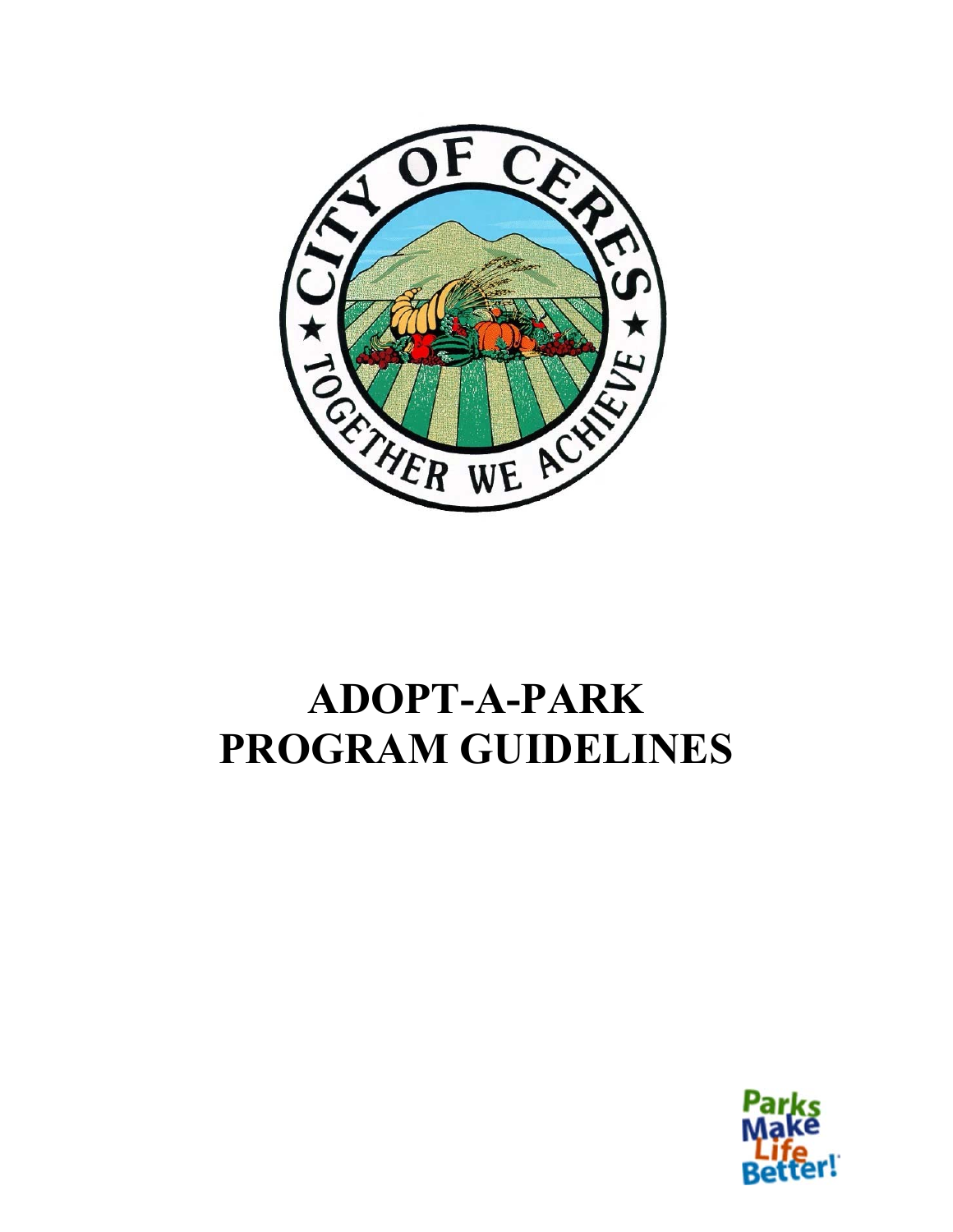# **Table of Contents**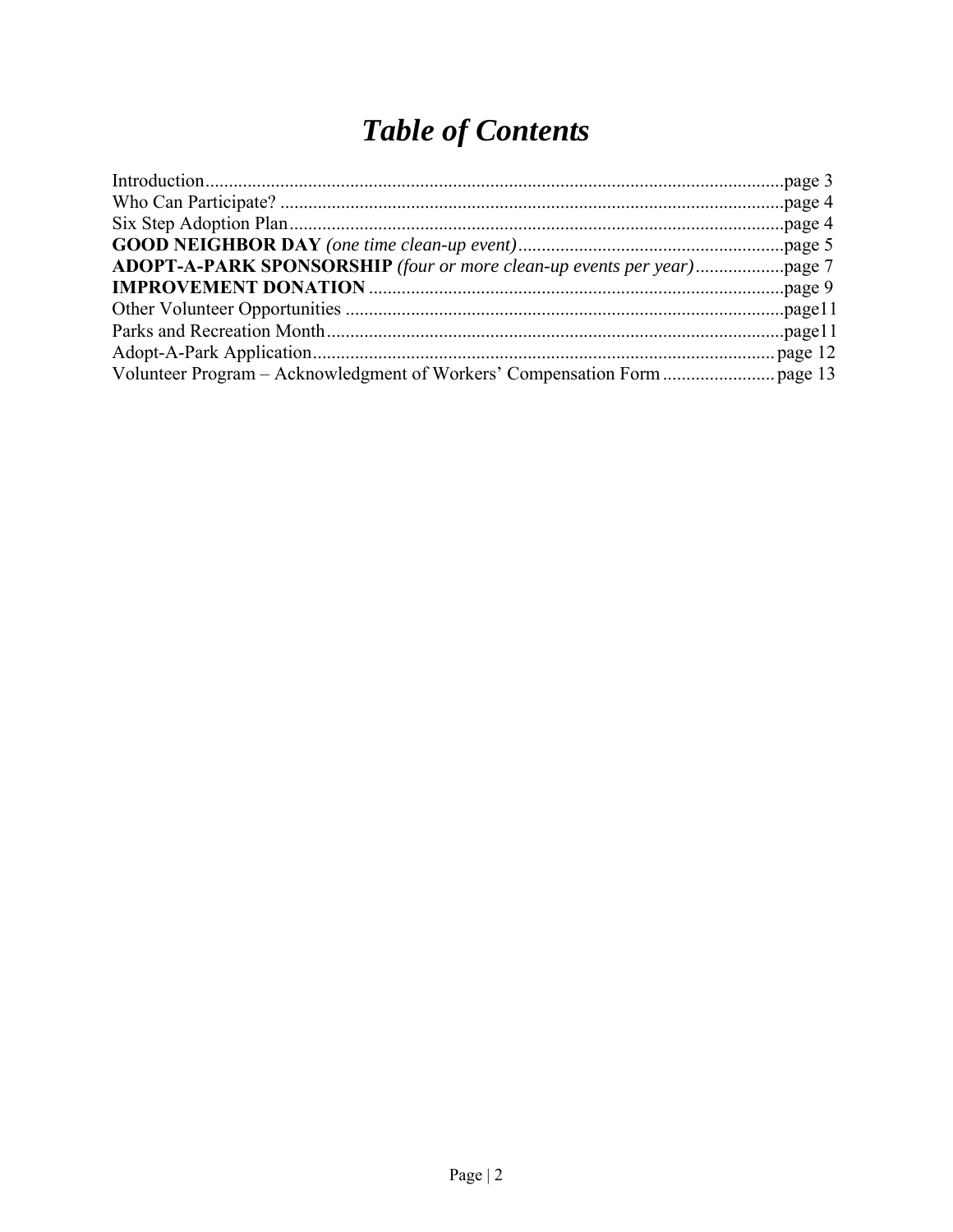### *Introduction*

Thank you for your interest in the City of Ceres' Adopt-A-Park Program, coordinated by the Recreation Department. The goal of the Adopt-A-Park Program is to involve individuals, local businesses, civic organizations, and community organizations in the maintenance of Ceres' parks through volunteerism, donations, and sponsorships. The investment you make in your neighborhood and community parks is truly an investment in your own community.

Adopt-A-Park is a fun and educational opportunity that provides individuals, local businesses and community organizations the chance to take an active role in the maintenance and support of Ceres' parks. You can clean up your park; donate amenities; or sponsor a major project such as new field surface, fencing for an athletic field, a new dog park, renovation of athletic fields, new sport courts, or new playground equipment.

This cooperative venture celebrates community spirit and fosters civic responsibility. The Adopt-A-Park Program will enhances the condition of our parks and allows the Recreation Department to leverage its resources throughout the system, expanding the recreational benefits for all visitors to our parks and providing a venue for community service projects.

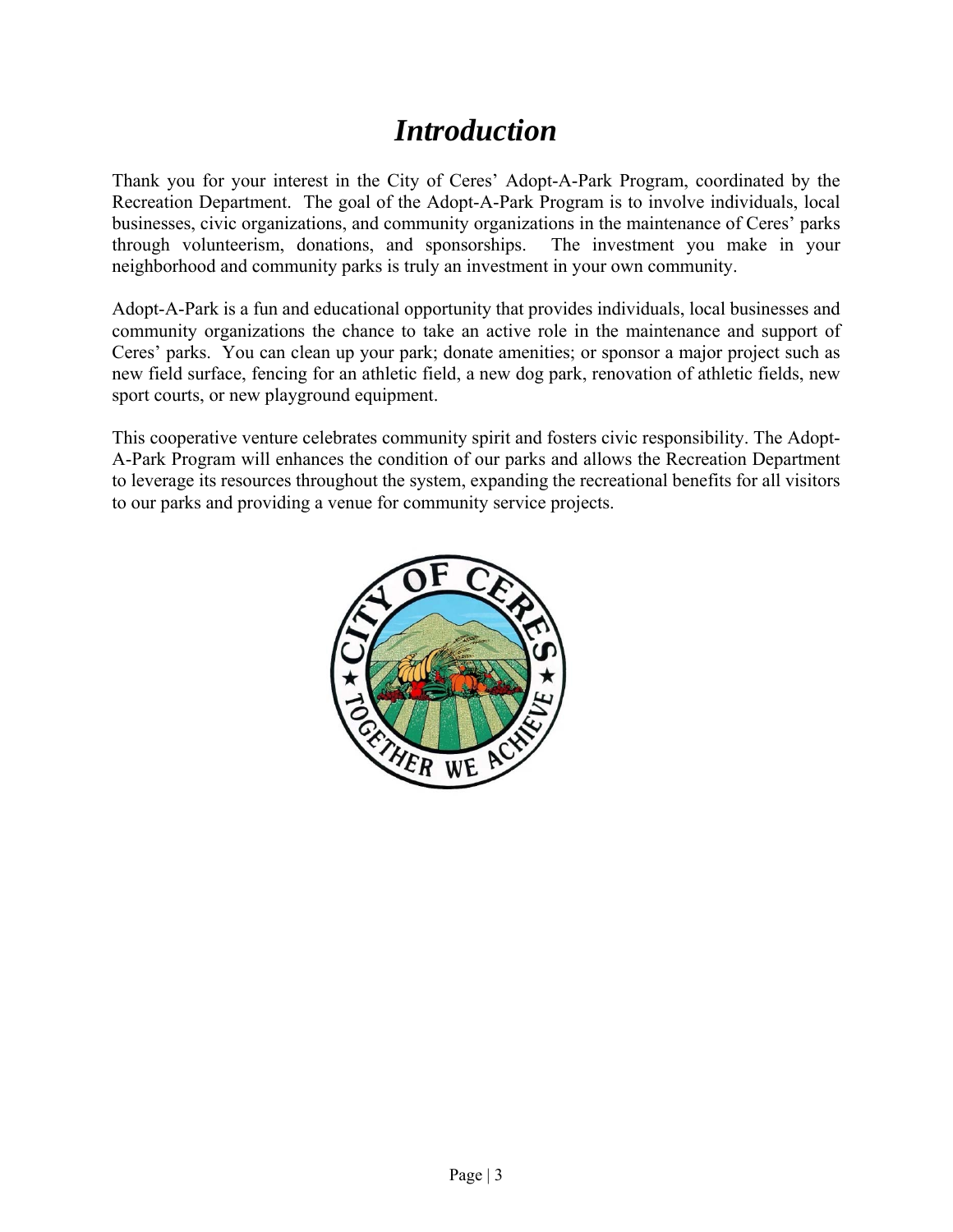# *Who Can Participate?*

**ANYONE CAN!** You may elect to perform improvements yourself, join with others as part of an organization, or provide financial sponsorship. Many opportunities are available.

# *Six Step Adoption Plan*

- **Step 1:** Select a City park or City facility within a park that you would like to adopt and contact the Recreation Department at (209) 538-5628 to identify the needs of the requested site and your interests.
- **Step 2:** Select the type of adoption from the following adoption methods and complete the application:
	- **GOOD NEIGHBOR DAY** (one-time clean-up event)
	- **IMPROVEMENT DONATION**
	- **ADOPT-A-PARK SPONSORSHIP** (at least one (1) clean-up event, once month for a six (6) month commitment.
- **Step 3:** Submit an application to the Recreation Department. You can find the application on page 10 of this program guideline. The application is also available online at: https://www.ci.ceres.ca.us/502/Adopt-A-Park
- **Step 4:** After approval of your application (Good Neighbor Day or Adopt-A-Park Sponsorship) submit your Volunteer Program – Acknowledgment of Workers' Compensation Forms to the Recreation Department **at least two (2) business days before your event**.
- **Step 5:** Conduct your clean-up/project with your group/organization.
- **Step 6:** Return any borrowed equipment to make sure it is available for the next group.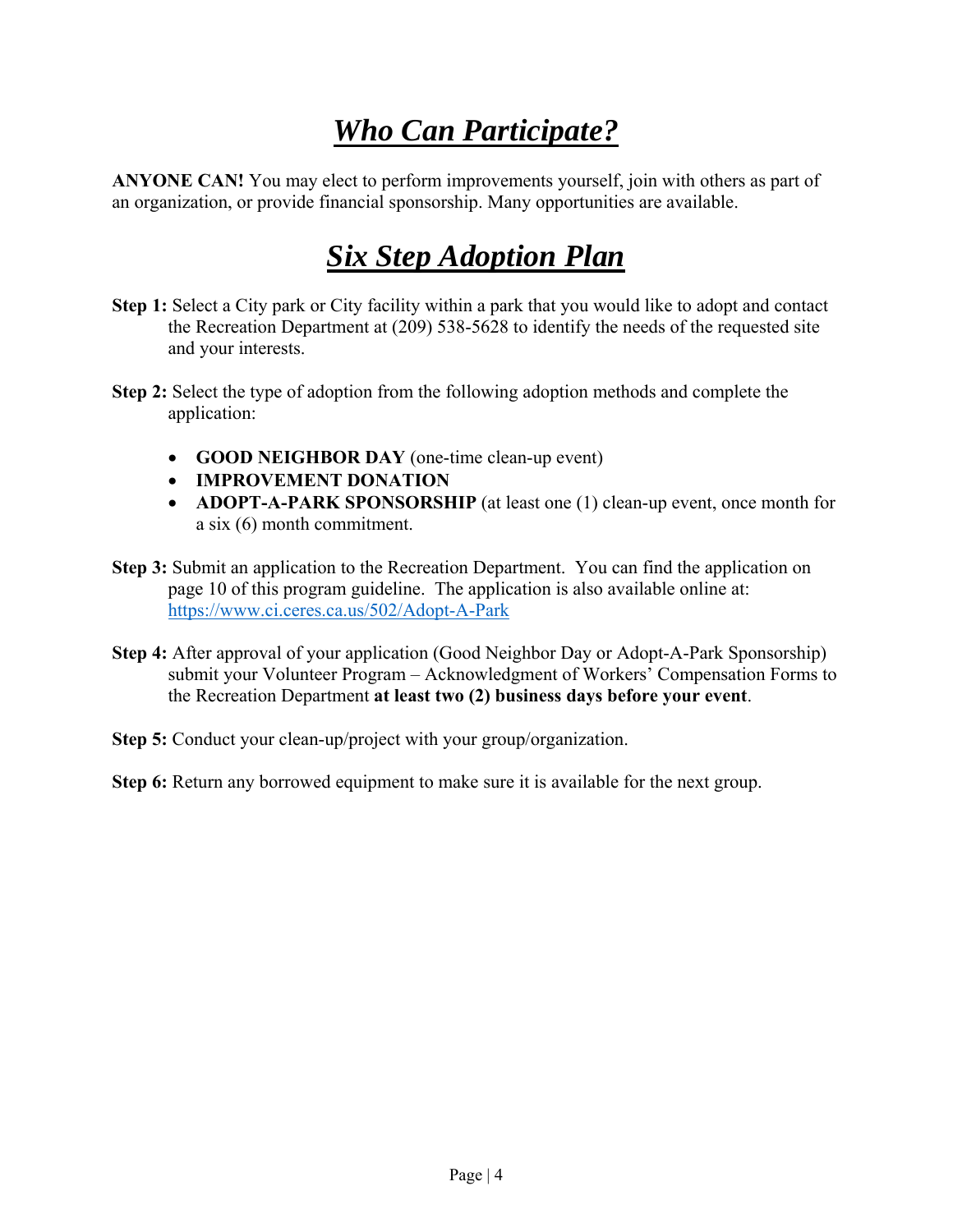# *GOOD NEIGHBOR DAY*

(one-time clean-up event)

A **GOOD NEIGHBOR DAY (one-time event)** is a great way for you or your group to take a day to give back to your community. It doesn't matter if you're brand new to volunteering or a seasoned veteran. If you or your group wants to give back to the community we will help you make it happen. We can help with a range of volunteer opportunities including- picking up litter and pulling weeds.

#### *BASIC REQUIREMENTS FOR GOOD NEIGHBOR DAY*

- Adopting organization leaders must be aged 18 or older. They will be required to attend a brief orientation provided by the Recreation Department prior to performing work in the adopted areas as well as be must be present during the clean-up day.
- Cleanup/maintenance will be done by members of the adopting organization.
- Cleanup/maintenance will be done as agreed upon between the Departments and the individuals or organization, for a designated time (date to be set by a Ceres staff member). All work shall be performed during daylight hours.
- Be familiar with and follow all safety requirements.

#### *YOU OR YOUR ORGANIZATION CAN*

- Pick up litter in and around your adopted site. This may include picking up paper, cans, glass, (broken glass to be removed at the discretion of the adopting organization's supervisor), or other garbage and placing it in trash receptacles at the park. Pickup can be arranged by the City for larger amounts.
- Pull weeds from flower beds/rose gardens.

#### *THE RECREATION DEPARTMENT WILL*

- Provide training that includes maintenance methods and techniques, and safety issues.
- Meet with the adopting organization (or its representatives) at the adopted park site at the start of the sponsoring period to discuss cleanup and maintenance priorities and to provide general guidance.
- Support the efforts of the adopting organization to keep the park clean and well maintained.
- Work together with the adopting organization for the betterment of the park.
- Update City Council when the adopting organization conducts their project.
- Publicly acknowledge your organization on the City web page, social media, activity guide, and Council meeting.

#### *APPLICATION*

 The adopting organization will need to complete and submit an application to the Recreation Department at least 30 days prior to the adopting organization's first scheduled cleanup/project. Please note that the volunteer acknowledgment forms must be filled out by all volunteers and submitted to the City two (2) business days before your start date. Staff will provide these forms.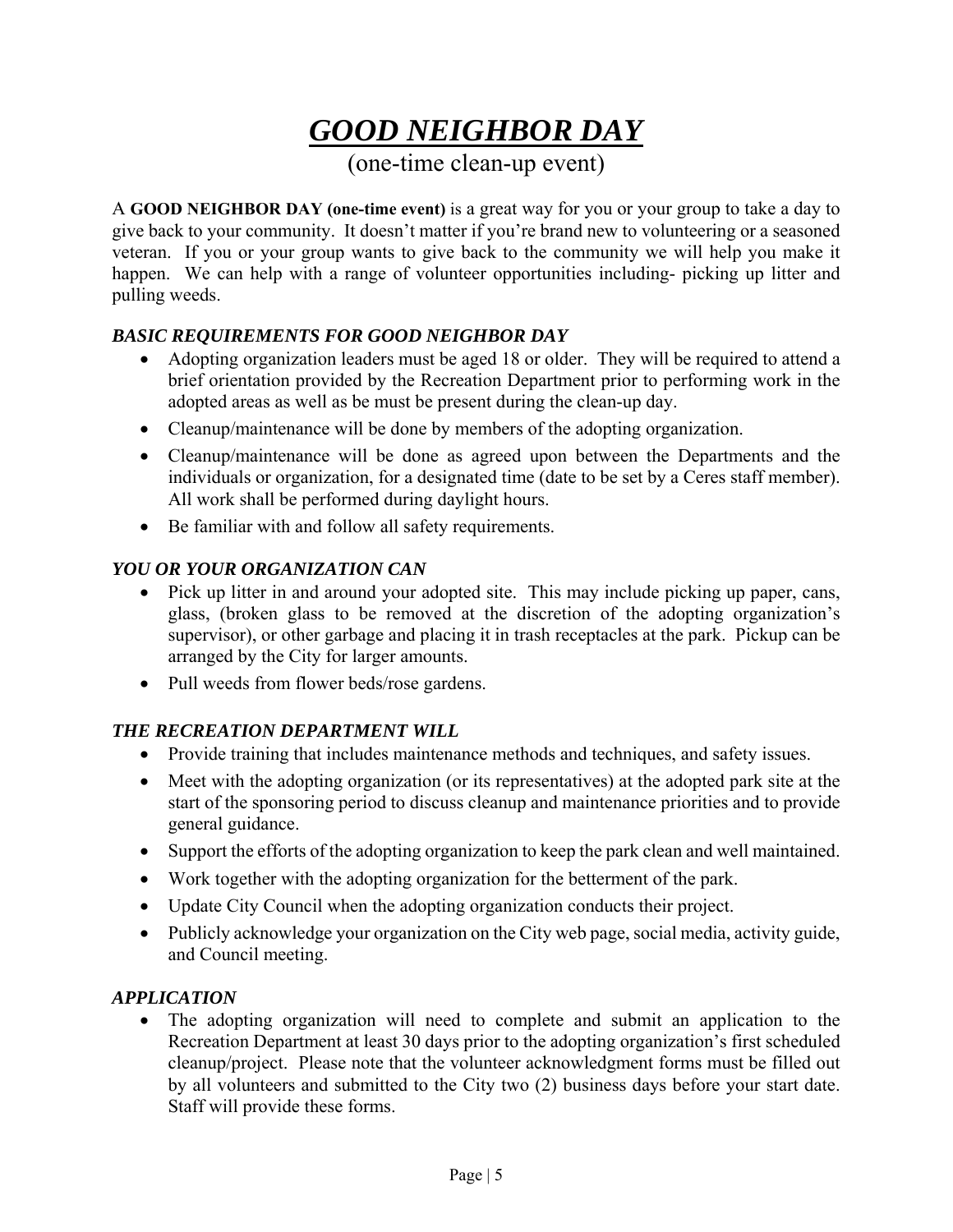#### *SAFETY RULES*

- **WE VALUE YOUR SAFETY**. All leaders will be briefed by staff at orientation meeting on your cleanup/project on best safety practices relevant to your duties.
- Each participant must complete the Volunteer Program Acknowledgment of Workers' Compensation Form the day of the cleanup/project.
- There must be one adult supervisor (aged 18 or older) present for every five (5) minors. Minors must be at least 12 years of age to participate as a Volunteer.

#### *SAFETY REQUIREMENTS*

- Wear comfortable clothes and closed-toed shoes, safety vest if required
- Wear gloves, eye and ear protection
- Remove all bagged trash
- Be aware of traffic and remain alert to your surroundings at all times
- Do not pick up broken glass without adult supervision
- Do not touch anything that may be toxic/hazardous i.e. oil, paint, gasoline, needles, etc. Report all suspected toxic/hazardous materials to the Recreation Department staff.

## *Good Neighbor Day Recognition*

You or your organization will be presented with a Certificate of Recognition and will be recognized:

- At a Ceres City Council meeting
- On the Adopt-A-Park web page
- On our social media outlets
- In our Activity Guide
- Recognition Sign at park site (yard sign)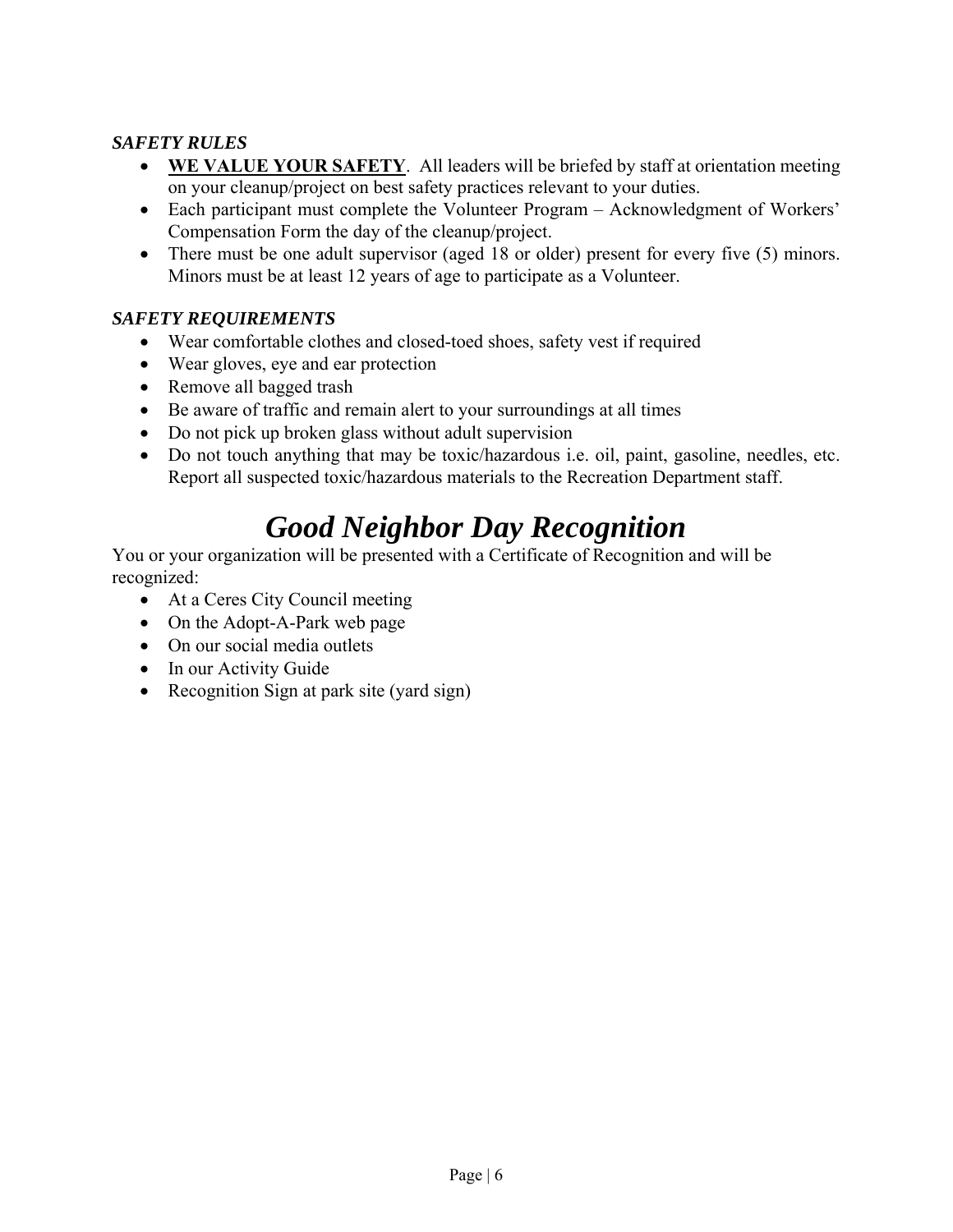### *ADOPT-A-PARK SPONSORSHIP*  (Once a month clean-up, with six (6) month commitment)

The **ADOPT-A-PARK SPONSORSHIP** aims at establishing community partnerships for ongoing, scheduled maintenance. Your business, organization or family sponsorship will provide a clean-up once a month, with a six (6) month commitment.

#### *BASIC REQUIREMENTS FOR ADOPT-A-PARK SPONSORSHIP*

- Adopting organization leaders must be aged 18 or older and will be required to attend a brief orientation provided by the Recreation Department prior to performing work in the adopted areas as well as be present during the clean-up event.
- Cleanup/maintenance will be done by members of the adopting organization.
- Cleanup/maintenance will be done as agreed upon between the Departments and the individuals or organization, for a designated time. All work shall be performed during daylight hours.
- Adopted parks will be assigned on a first-come, first serve basis.
- Adoption by one organization does not preclude adoption of another area of the same park or donation to the same park from another organization.
- Be familiar with and follow all safety requirements.

#### *YOU OR YOUR ORGANIZATION CAN*

- Pick up litter in and around your adopted site. This may include picking up paper, cans, glass, (broken glass to be removed at the discretion of the adopting organization's supervisor), or other garbage and placing it in trash receptacles at the park, or pickup can be arranged by the city for larger amounts.
- Pull weeds from flower beds/rose gardens.

#### *THE RECREATION DEPARTMENT WILL*

- Provide training that includes maintenance methods and techniques, and safety issues.
- Meet with the adopting organization (or its representatives) at the orientation.
- Support the efforts of the adopting organization to keep the park clean and well maintained.
- Work together with the adopting organization for the betterment of the park.
- Update City Council when the adopting organization conducts their project.
- Publicly acknowledge your organization on the City web page, social media, activity guide, and Council meeting.

#### *APPLICATION*

 The adopting organization will need to complete and submit an application to the Recreation Department at least 30 days prior to the adopting organization's first scheduled cleanup/project with proposed monthly dates and include a commitment for six 6) month Please note that the volunteer acknowledgement forms must be filled out by all volunteers and submitted to the City two (2) business days before the start date will provide forms.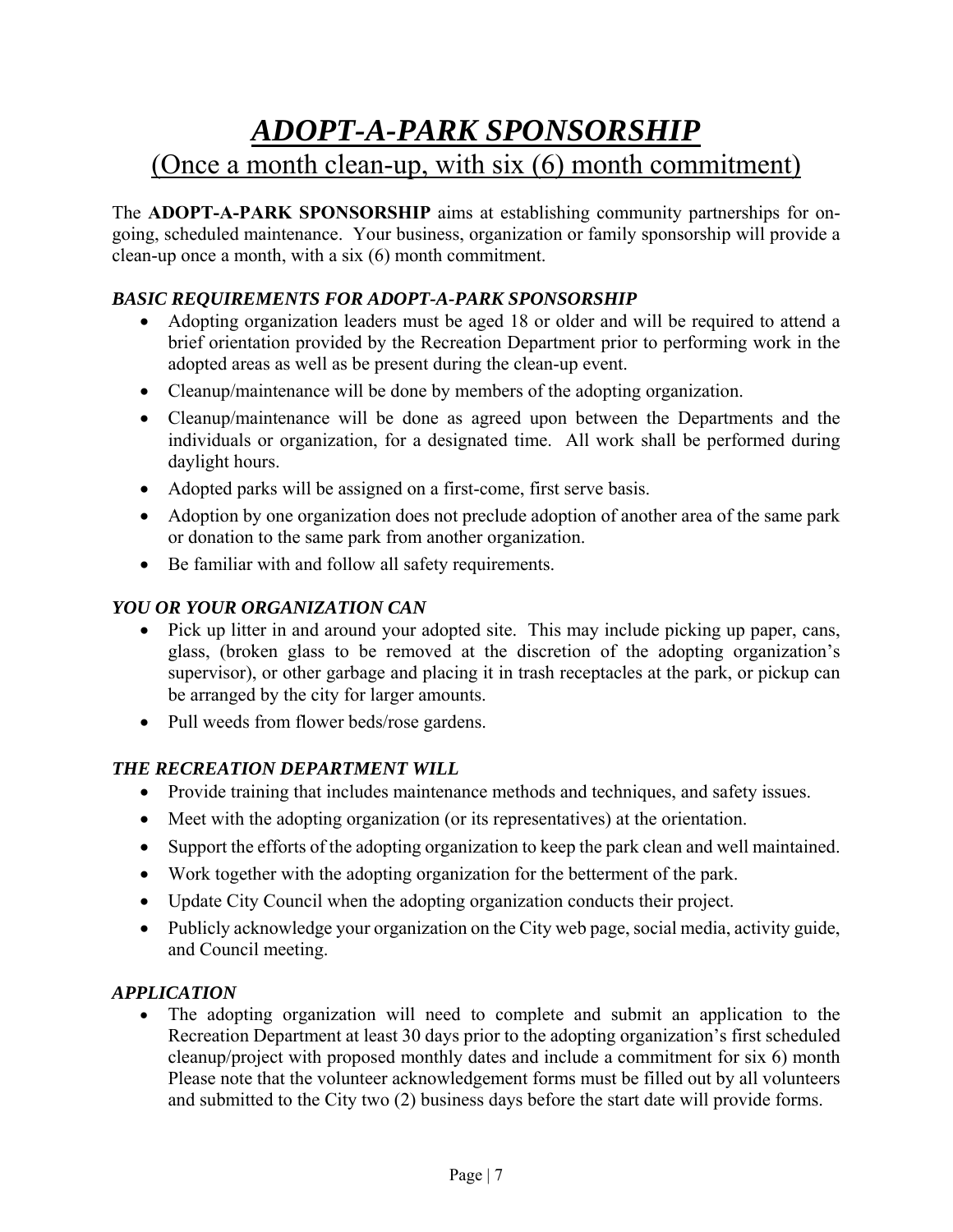#### *SAFETY RULES*

- **WE VALUE YOUR SAFETY**. All leaders will be briefed by staff at orientation meeting on your cleanup/project on best safety practices relevant to your duties.
- Each participant must complete the Volunteer Program Acknowledgment of Workers' Compensation Form the day of the cleanup/project.
- There must be one adult supervisor (aged 18 or older) present for every five (5) minors. Minors must be at least 12 years of age to participate as a Volunteer.

#### *SAFETY REQUIREMENTS*

- Wear comfortable clothes and closed-toed shoes, safety vest if required
- Wear gloves, eye and ear protection
- Remove all bagged trash
- Be aware of traffic and remain alert to your surroundings at all times
- Do not pick up broken glass without adult supervision
- Do not touch anything that may be toxic/hazardous i.e. oil, paint, gasoline, needles, etc. Report all suspected toxic/hazardous materials to the Recreation Department staff.

# *Adopt-A-Park Sponsorship Recognition*

An Adopt-A-Park sign with your name on it will be placed at your adopted project site. The sign will remain at the site as long as the sponsored projects or equipment remains a viable park structure. The City will fund cost of the Adopt-A-Park sign. In addition to the Adopt-A-Park sign, your generous donation and sponsorship will be recognized:

- At a Ceres City Council meeting
- On the Adopt-A-Park web page
- On our social media outlets
- In our Activity Guide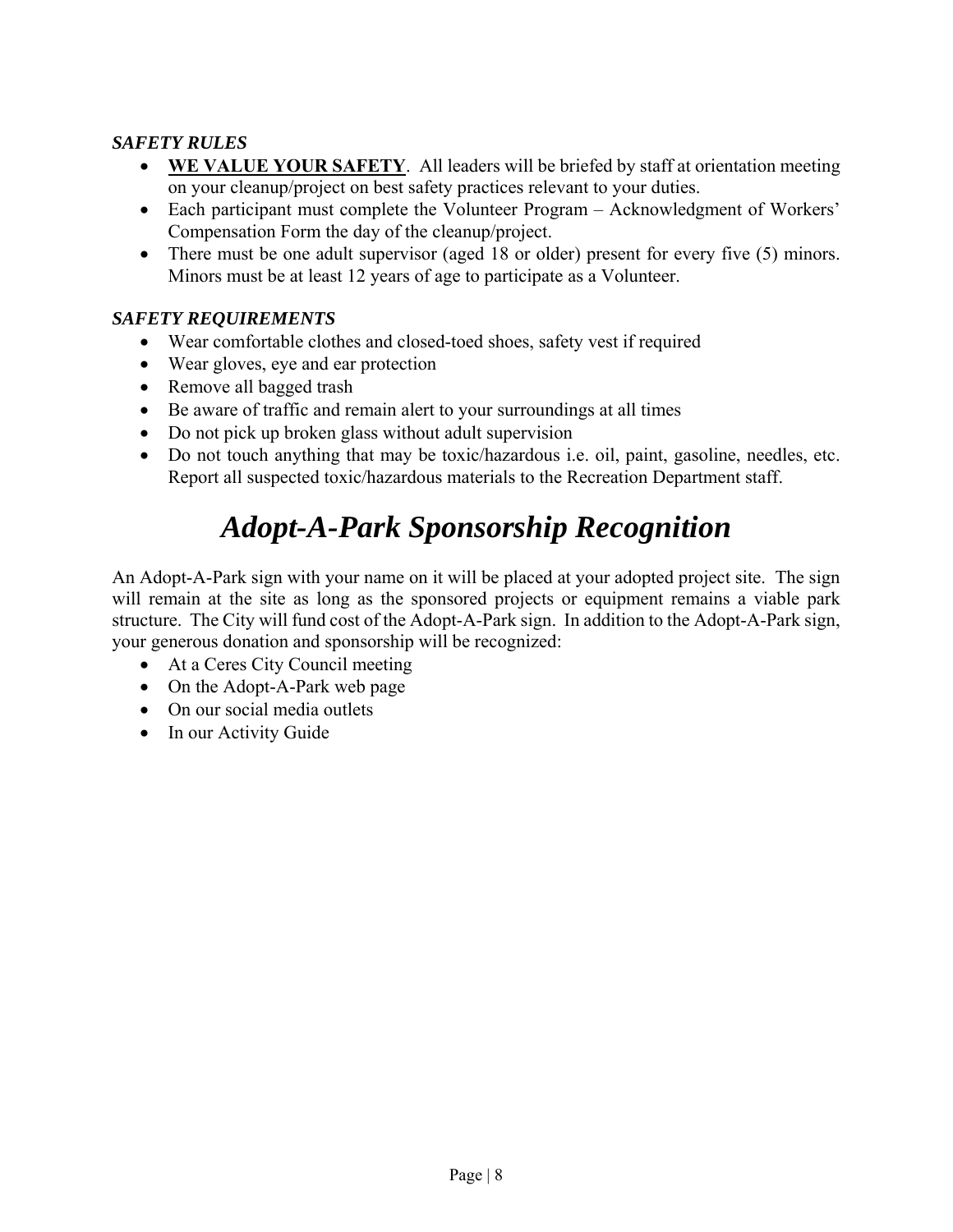# *IMPROVEMENT DONATION*

The Recreation Department gratefully accepts monetary donations. Your donation will fund and cover the cost of park amenities in accordance with design standards for Ceres' parks. Adopt-A-Park Application forms are accepted year round.

Amenities you can fund include (but are not limited to):

- Picnic Tables
- Benches
- BBQs
- Information/Directional Signs
- Drinking Fountains
- Trash Receptacles
- Shade Structures
- New Playground Equipment
- Exercise Equipment

#### *YOU OR YOUR ORGANIZATION CAN*

Work with the Recreation Department staff to select amenities specific to each adoptable site.

#### *THE RECREATION DEPARTMENT WILL*

Assist with the selection of amenities specific to a park or parks selected by the donor. The Recreation Department will complete the purchase process in accordance with City policies and procedures and install the amenity or amenities. A plaque will be affixed to or near the amenity if possible, with donor's name if donation is over \$1500.

### *Improvement Donation Recognition*

Your generous donation sponsorship will be recognized:

- At a Ceres City Council meeting
- On the Adopt-A-Park web page
- On our social media outlets
- In our Activity Guide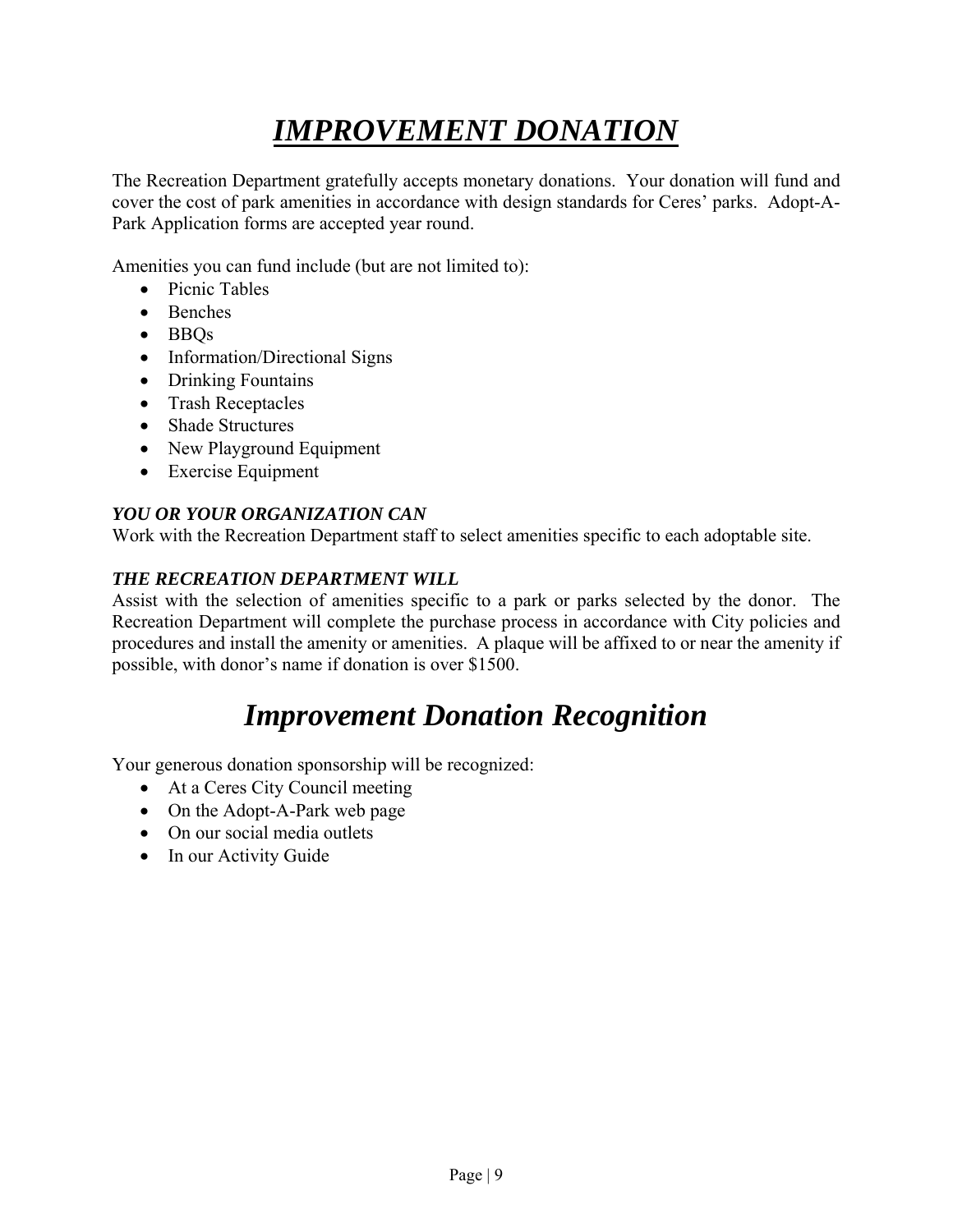### *Other Volunteer Opportunities*

The Recreation Department will organize two volunteer cleanup days each year. This is a great opportunity to get involved in the community, especially for individuals or students that are not necessarily part of a larger group or not quite ready to take on a full Adopt-A-Park sponsorship. The Recreation Department wants to encourage the community to get active in the community and lend a helping hand. Whether you are a Boy Scout trying to earn a badge, student trying to complete volunteer hours or just someone who wants to get involved, the Departments wants to provide opportunities for the community to get involved. The two volunteer cleanup days will be determined by the department and advertised throughout the community.

To be notified of future volunteer opportunities you may contact the Recreation Department at 209-538-5628 and ask to be placed on an email notification list. The Department will use the email notification list to advertise our volunteer cleanup days and any other opportunities that come up throughout the year.

### *Parks and Recreation Month*

July is Parks and Recreation Month. Every July the Recreation Department presents at a Council Meeting and discusses the accomplishments and future goals of the department. This gives the department a chance to highlight what they and the community have done through the year. All Adopt-A-Park participants at all levels will be invited to the Ceres City Council meeting and reception beforehand in honor of their work in the community.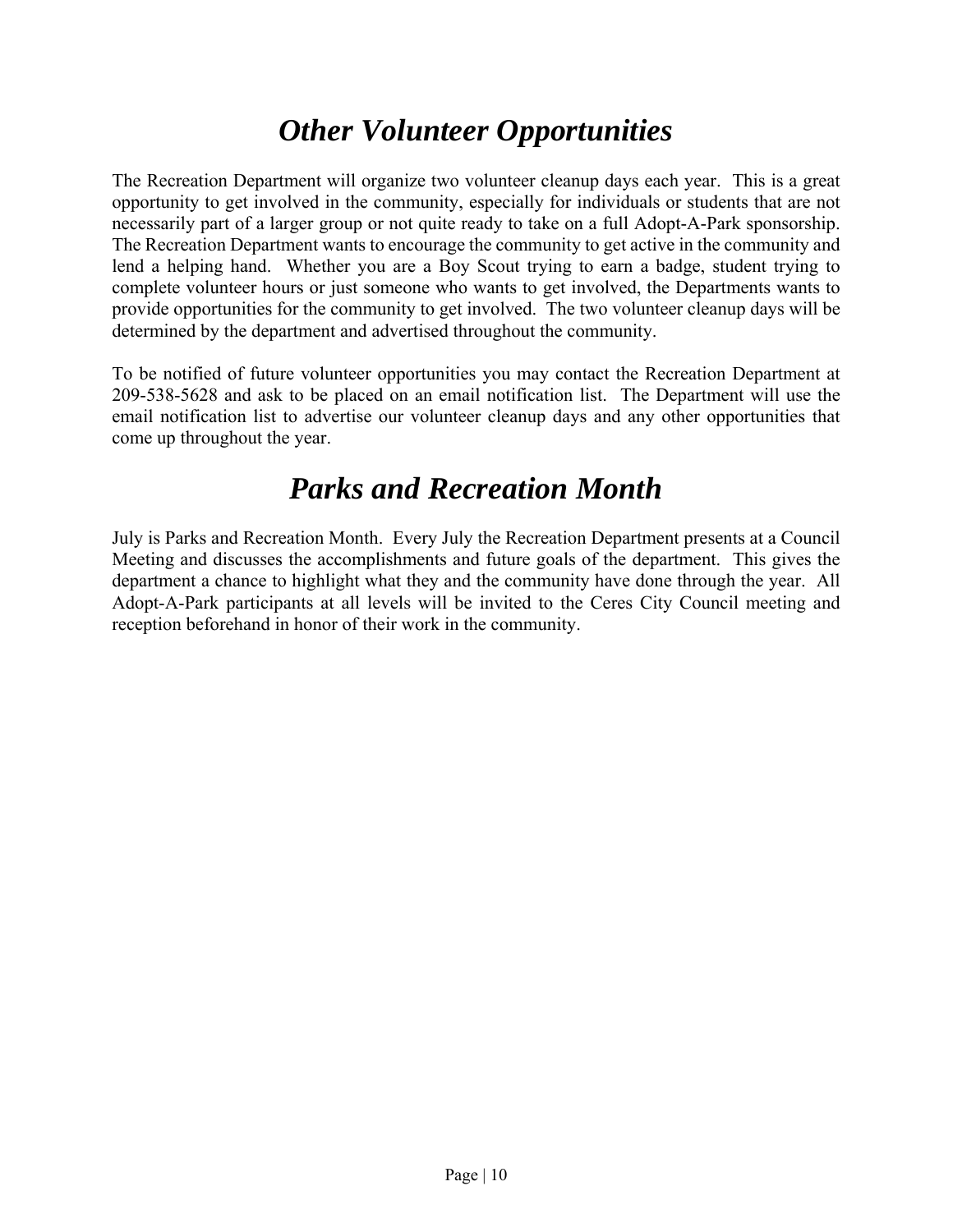| $A$ uvp $A$ - $\mathbf{A}$ al K $A$ pphyativii |                                                                                                                                                                                                                                |                           |  |
|------------------------------------------------|--------------------------------------------------------------------------------------------------------------------------------------------------------------------------------------------------------------------------------|---------------------------|--|
|                                                | Please complete and return to:                                                                                                                                                                                                 |                           |  |
|                                                | City of Ceres - Recreation Department   2701 Fourth Street   Ceres, CA 95307                                                                                                                                                   |                           |  |
| Date: $\qquad \qquad$                          |                                                                                                                                                                                                                                |                           |  |
|                                                | Applicant Name:                                                                                                                                                                                                                |                           |  |
|                                                | Organization Name: Name and Second Contract of the Contract of the Contract of the Contract of the Contract of the Contract of the Contract of the Contract of the Contract of the Contract of the Contract of the Contract of |                           |  |
| Phone Number:                                  | 2nd Phone Number:                                                                                                                                                                                                              |                           |  |
|                                                |                                                                                                                                                                                                                                |                           |  |
|                                                |                                                                                                                                                                                                                                |                           |  |
|                                                | <b>ADOPTION TYPE</b>                                                                                                                                                                                                           |                           |  |
|                                                | Please specify which type you would prefer by checking the box to the left of the selected method.                                                                                                                             |                           |  |
| □Good Neighbor Day □ Improvement Donation      |                                                                                                                                                                                                                                | □Adopt-A-Park Sponsorship |  |
| Desired Park:                                  |                                                                                                                                                                                                                                | 2 <sup>nd</sup> Choice:   |  |
|                                                |                                                                                                                                                                                                                                |                           |  |
|                                                |                                                                                                                                                                                                                                |                           |  |
|                                                |                                                                                                                                                                                                                                |                           |  |
| Estimated Number of Volunteers:                |                                                                                                                                                                                                                                |                           |  |
|                                                | Estimated Number of Hours/Days to Complete Project: ____________________________                                                                                                                                               |                           |  |

**Adopt-A-Park Application** 

#### **TERM OF AGREEMENT**

I acknowledge that I am familiar with the Adopt-A-Park Program Guidelines and that I possess the authority to commit to a project/improvement as an individual or on behalf of the organization. I understand this is an application for the Adopt-A-Park Program and the Recreation Department will contact me to finalize the details of the project/improvement.

Organizations/businesses with general liability policies shall maintain coverage at least as broad as Insurance Services Office form CG 00 01, in an amount not less than one million dollars (\$1,000,000) per occurrence, and name the City of Ceres, its officers, officials, employees and agents as additional insured for any bodily injury or property damage claims that may result from volunteers' actions. A certificate of coverage shall be submitted prior to event(s).

Organizations/businesses with workers' compensation polices shall submit a certificate of coverage, including a Waiver of Subrogation endorsement in favor of the City, its officers, officials, employees and agents prior to event(s).

| Print Name: | Title. |
|-------------|--------|
| Signature:  | Date:  |